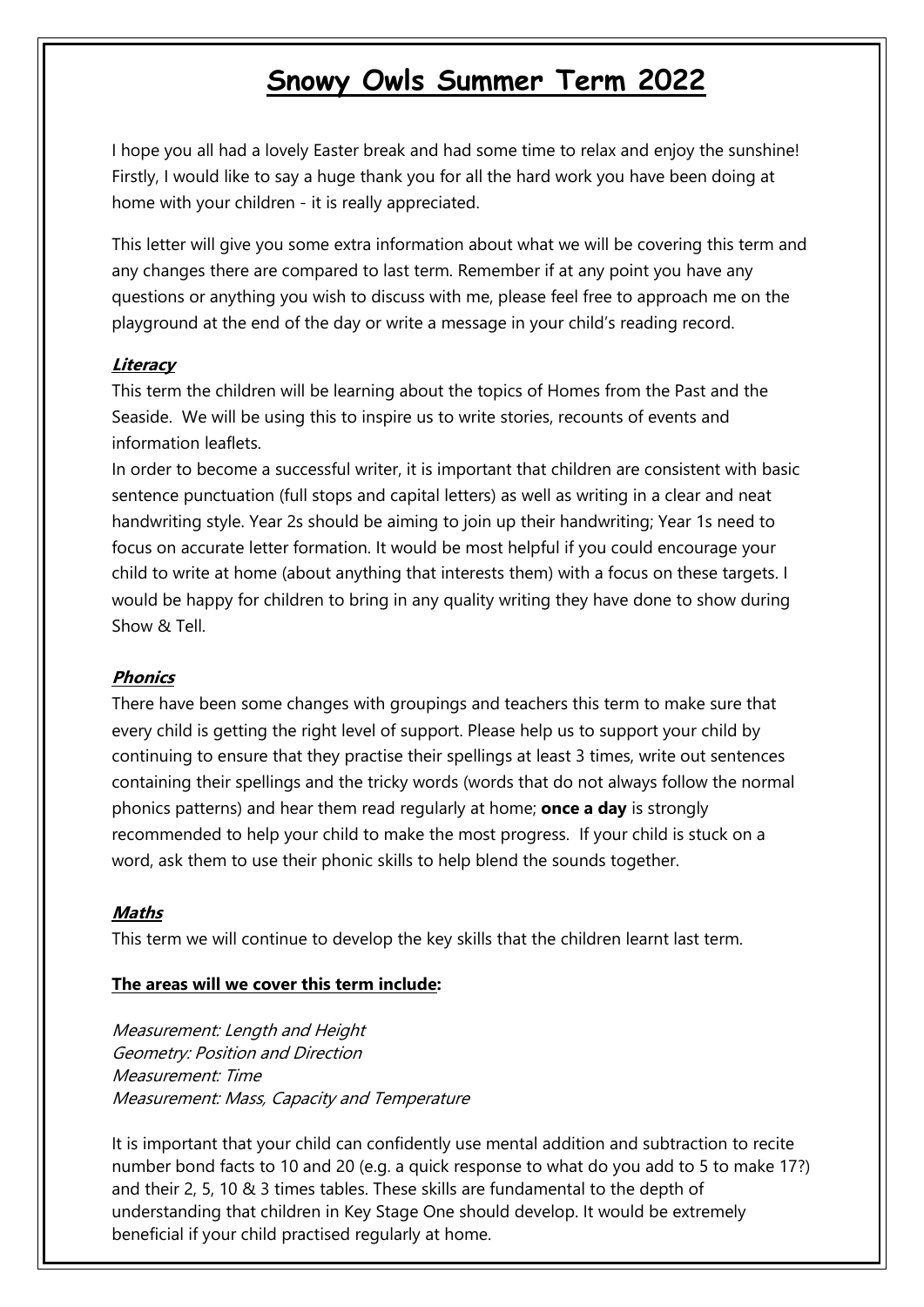# **P.E.**

Just a reminder that PE lessons this term will take place on **Wednesday and Fridays.** Please ensure that your child has their correct P.E. kit in school for these days. Children may still wish to bring in a tracksuit in case of cold weather as well as shorts.

| <b>Spring term Curriculum</b>          |                                                     |
|----------------------------------------|-----------------------------------------------------|
| History $(1st 1/2$ term)               | Homes from the Past                                 |
| <b>PSHE</b>                            | Relationships, Changing me                          |
| <b>RE</b>                              | Judaism, What do Christians believe God is<br>like? |
| Science                                | Animals including Humans and Materials              |
| Art/DT                                 | Artists and their different styles/techniques       |
|                                        | Mother nature in art                                |
| <b>PE</b>                              | Invasion games and multi-skills                     |
| Geography $(2^{nd} \frac{1}{2})$ term) | The Seaside                                         |
| <b>ICT</b>                             | eBooks and digital cards                            |
| Music                                  | Zoo time and Classical                              |

### **Homework**

This term all children will be given their **Maths homework** on Mathletics on a Monday as well as needing to complete a task on Reading Eggs/Eggspress or a comprehension sheet that will be sent home. Children are expected to have completed these (normally 2 activities) by the following Monday. They will also bring new **spellings** home on a Monday and these need to be returned the following Monday with spellings practised ready for their test. Please ensure your child practises their spellings in their spelling book **3 times** interspersed throughout the time period and also has a go at putting the spellings into sentences so I am able to see their progression.

### **Pencil cases**

Thank you for providing your child with a clear pencil case. S a guide pencil cases should contain: 3 x writing pencils 1x whiteboard pen, a rubber, glue stick, scissors and ruler. We have plenty of colouring pencils, crayons and pens at school the children can use. Clear pencil cases are used by all children in the school.

## **Helpers needed please**

Thank you to all the volunteers who helped with making puppets last term in art and those who helped during the sports trips. The children were thrilled and it was fantastic to have the local community back into school.

We are looking forward to welcoming any volunteers back into school after Covid and would be delighted if you were able to volunteer to help listen to children in Snowy Owls read. This regular practice is very important and it is such a wonderful activity to enjoy books together. If you would like to volunteer  $(9 - 9.30 \text{ a.m or } 2.30 - 3 \text{ p.m})$ , please email the school office.